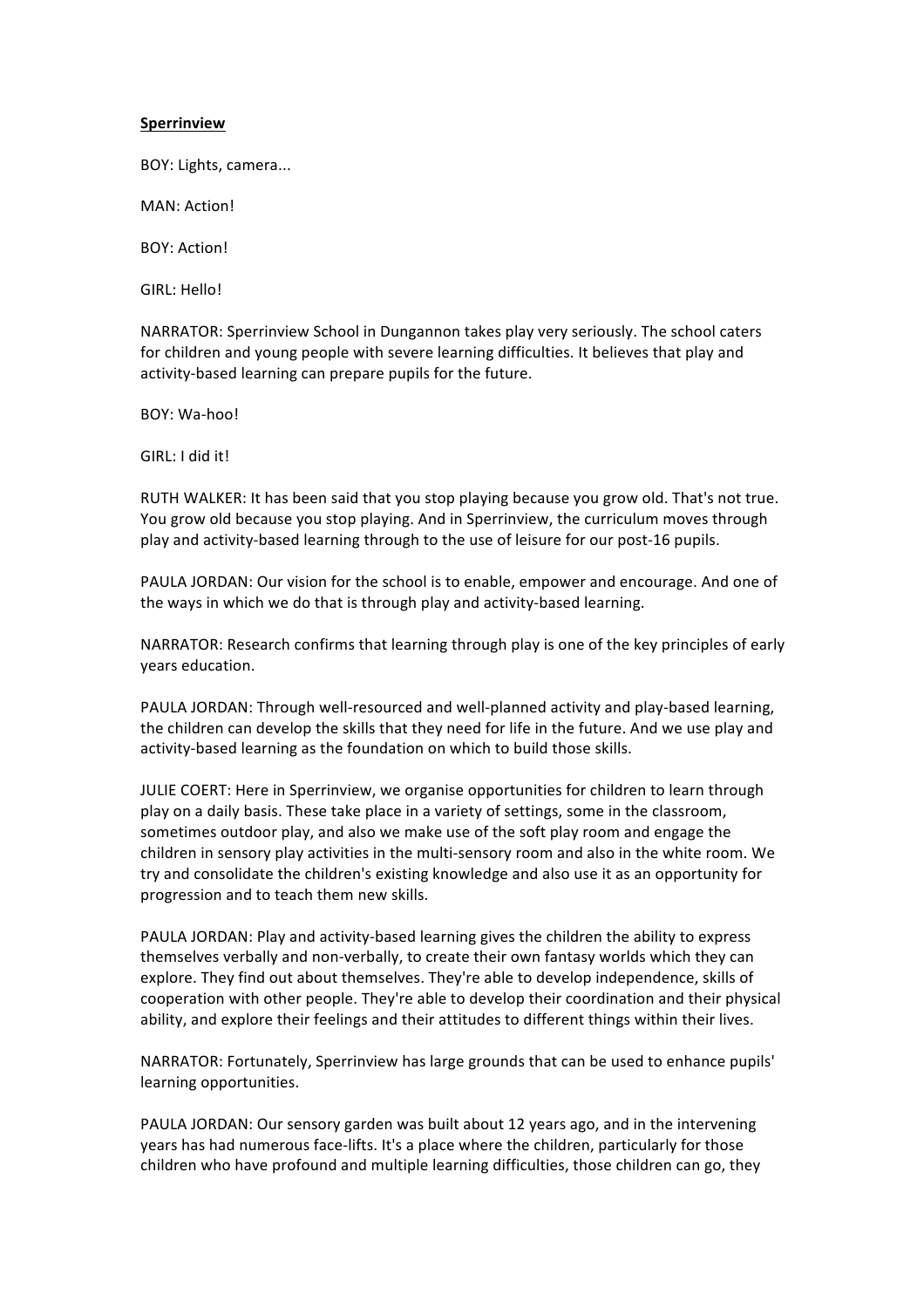can explore, they can use all of their senses to experience what is in the garden. And it's a very valuable learning opportunity for those pupils.

The sensory garden is somewhere that we can use all year round. It's a garden for all seasons. We've tried to incorporate elements that will involve all of the children's senses in the sensory garden. We would have wind chimes, which are hanging from the pagoda. We also have flags which the children can hear flapping in the wind. But they can also, as a child in a wheelchair is wheeled underneath the pagoda they can reach out and touch the chimes, they can feel the wind created by the flapping of the flags, and again, they can feel them maybe touch their hair as they pass underneath them. We have bought sensory plants which we grow in boxes that the older children have made. Some musical pieces of equipment. We have rainmakers, we have chimes. We have a bird board, which has natural bird sound. And the panels are all at a low enough level that a child in a wheelchair can press the panels and then hear the bird sound.

The pathways are flat for the children, they're a safe, secure surface, but there is an incline which leads down the garden so again, the children are getting that experience of movement at different levels.

We have water features, and we have a fountain. But we also have, which is probably one of the favourite things for the children, we have a seal. And when the children either stand on, or wheel their wheelchair onto a particular panel, the seal spits out water. You have the sound of the water, but also the children can put their hands out. They can feel the water coming out. They hear it trickling through the stones and down into the gullies below. So it is a very sensory experience.

Our woodland classroom is based on the forest schools of Denmark, and we like to give them the freedom, with supervision, to explore the grounds. This enhances their self-esteem and self-confidence.

One of the advantages of having the adventure playground here in school, is that it helps with the health promotion issues for children with learning disabilities. The children are able to practice skills such as balance, agility, mobility, and in addition to that, there is the social aspect of cooperating with other children.

RUTH WALKER: There's lots of evidence to say that young people with learning disabilities are at a greater risk of health problems due to obesity. And part of our purpose of having so much leisure and so much PE in the senior school is to allow a healthy lifestyle to develop, so that pupils can move on into adulthood as fit and healthy individuals.

This new extension was built to Sperrinview last year. The senior school have a specially built leisure area with all the facilities you would need for a young person in the 21st century. They have a snooker table, Wii, PSP's and iPads, as well as the more traditional things like table football, magazines and newspapers. It's very appropriate for their age, and for their developmental level.

The post-16 programme allows for use of leisure in the community as well as use of leisure in school. In addition to our facilities here in school, we use local leisure centres, local gyms and youth resource centre, which allows our pupils a wide range of experiences outside school and prepares them to be as independent as possible in their future lives.